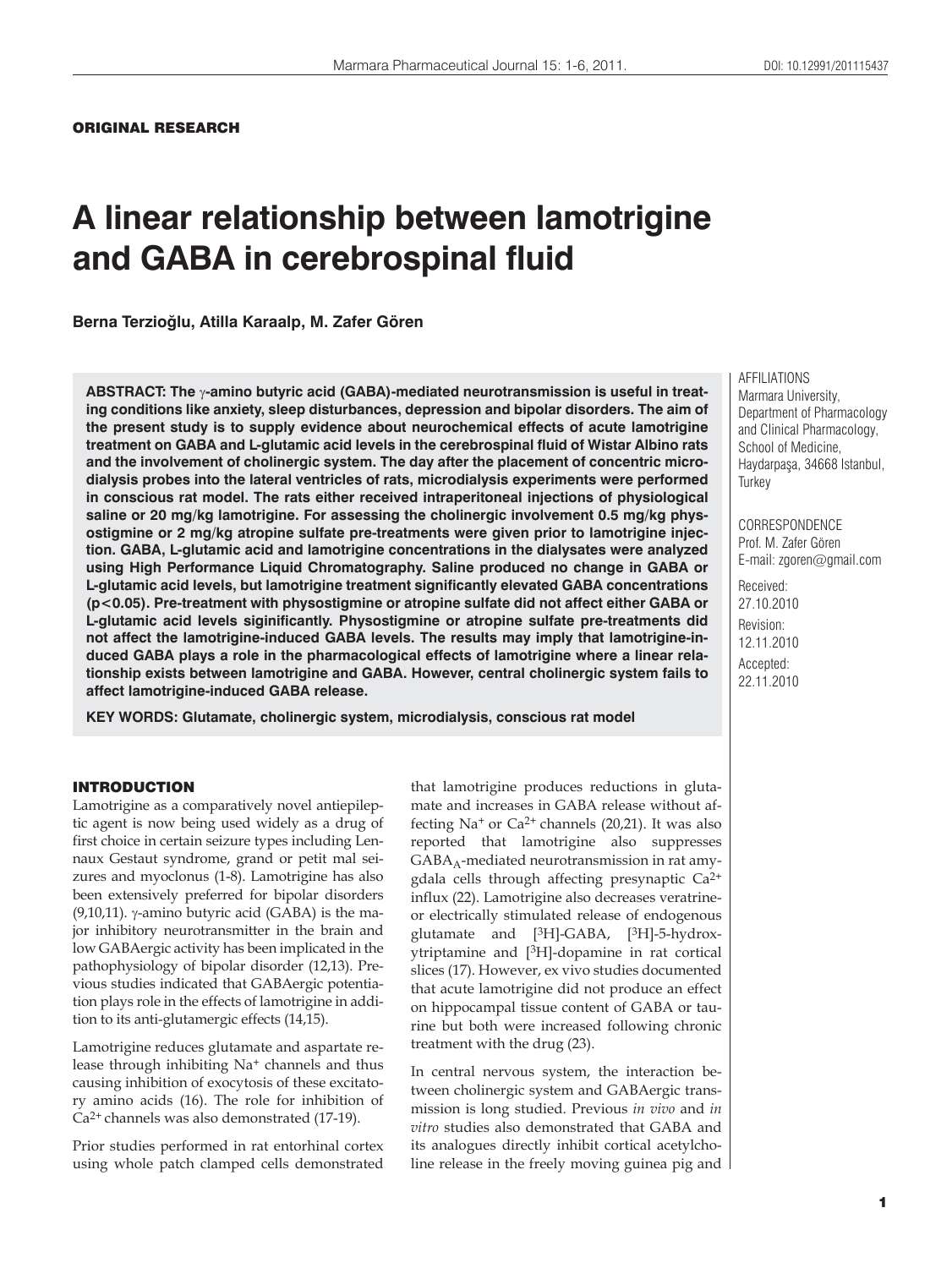in electrically stimulated slices (24,25). Local inhibitory effects of acetylcholine have been ascribed to the excitation of GABAergic inter neurons in the cerebral cortex (26) but some findings suggested that acetylcholine exerts direct inhibitory effects on GABA release at least in other brain areas (27,28) and in the periphery (29).

The aim of this study is to monitor the time-course changes of GABA and L-glutamic acid in rat cerebrospinal fluid produced by lamotrigine treatment by measuring the amino acids dialyzed through microdialysis probes implanted into lateral ventricles of conscious rats and secondly to show the possible modulatory effect of cholinergic system on the lamotrigineinduced amino acid release.

## MATERIALS AND METHODS

## *1. Animals and laboratory*

Wistar albino rats weighing 250-275 g of both sexes supplied from Marmara University, Experimental Research and Animal Laboratory were used. An approval of Marmara University Ethical Committee for Experimental Animals was taken before the experiments (16.12.2005 - 63.2005.mar). The animals were kept in a temperature-controlled room with 12-h light and dark cycle and fed with standard animal food and water ad libitum.

#### *2. Drugs used in the study*

All drugs were supplied from Sigma Chemical (USA) except lamotrigine (supplied kindly from GlaxoSmithKline, Turkey). Lamotrigine was dissolved physiological saline prior to injection.

#### *3. Stereotaxic surgery and microdialysis*

Concentric microdialysis probes were used as as described previously (30). The rats were anesthetized with intraperitoneal ketamine (100 mg/kg) and chlorpromazine (1.0 mg/kg) mixture and placed in a stereotaxic frame (Stoelting, Model 51600, USA). The scalp skin was incised and the periosteum was separated from the cranium. Probe was implanted into the right lateral ventricle (lateral ventricle coordinates; 1.0 mm posterior to bregma, 1.5 mm lateral to midline and 3.8 mm ventral to the skull surface) according to the Paxinos and Watson rat brain atlas (31). Supporting screws were also placed and the microdialysis probe was covered together with the screws with dental acrylic cement. The collection of intracerebral perfusion samples was performed 24 h following surgery.

The day after the placement of microdialysis probes, polyethylene tubings were attached to the inlet of the microdialysis probes to collect the samples in conscious rat model in a plexyglass cage (42X42X20 cm). Artificial cerebrospinal fluid was delivered continuously via 250 μl hamilton syringe which was connected to a microinfusion pump (KD Scientific, USA). The composition of artificial cerebrospinal fluid was 2.5 mM KCl, 125 mM NaCl, 1.26 mM CaCl<sub>2</sub>2H<sub>2</sub>O, 1.18 mM MgCl<sub>2</sub>6H<sub>2</sub>O and 0.2 mM  $\text{NaH}_2\text{PO}_4\text{2H}_2\text{O}$  and the pH was set to 7. The artificial cerebrospinal fluid was filtered through 0.4 μm nylon membrane filters.

Two basal samples were collected at 0.5 μl/minute flow rate every 40 min in a 0.25 ml ependorf tubes from Wistar rats after an equilibration period of 1 h. After collection of basal samples, intraperitoneal physiological saline injection was administered and five more consecutive samples were collected. The same protocol was repeated with lamotrigine (20 mg/kg), physostigmine (0.5 mg/kg) or atropine sulfate (2 mg/kg). The dialysates were divided into two equal ependorf tubes for different High Performance Liquid Chromatography analysis methods and kept at -80oC.

Throughout the microdialysis procedure, the rats were observed and atypical behaviors were noted. The rats were anesthetized with ether and methylene blue was injected through the probe and decapitated. The brains were sliced with a blade to observe the dye in the ventricles for verification of probe placement. Only the proper experiments were used in data analysis.

## *4. Chromatographic system and High Performance Liquid Chromatography analysis of L-glutamic acid and GABA in the cerebrospinal fluid dialysates*

Chromatographic system for analysis of L-glutamic acid and GABA (supplied from Sigma, USA) consists of a gradient pump (Agilent 1100, Germany) with four solvent bottles, degasser module, C18 reverse phase nucleosil column (15 cm and 3.9 cm length, 4.6 mm diameter and 5 μm pore size), autosampler unit, fluorescent detector with excitation and emission wave lengths set to 360 nm and 410 nm respectively and a computer. The composition of mobile phase and chromatographic procedures were performed as described previously (32).

## *5. Lamotrigine and amino acid High Performance Liquid Chromatography analysis*

The isocratic High Performance Liquid Chromatography system for lamotrigine analysis consists of a 100 μl loop, rheodyne valve with a pump (Jasco PU 980, Tokyo, Japan), C18 reverse phase colon (15 cm length, 4.6 μm diameter and 5 mm pore size), UV detector (Jasco UV 975, Tokyo, Japan) wave length set to 214 nm and a computer. The chromatographic analysis was carried out with a software (Borwin Chromatograph, version 1.2, France). The mobile phase is a mixture of 0.1 M KH- $2PO_4$  (pH: 6.7), acetonitrile and methanol (7:2:1, v/v/v). The flow rate of the pump was set to 1.3 ml/min. Manual injections were given within a volume of 10 μl at room temperature. The retention time of lamotrigine was 4.5 min. Total duration of the chromatogram was 15 min.

#### *6. Statistical analysis*

All data are expressed as means ± s.e.m. The effect of saline or drug treatment on amino acids were tested using *Kruskal-Wallis* followed by *Dunn's Multiple Comparison Test*. The relationship between the lamotrigine and GABA concentrations in the CSF dialysates was determined by *Pearson's test* (alpha = 0.05). *Two-tailed Student's t-test* for unpaired data was used to determine the differences between the basal percent change of GABA after physostigmine or atropine sulfate injections. Statistical significance was accepted where p<0.05.

## RESULTS

## *1. The effect of lamotrigine injection on GABA and L-glutamic acid in cerebrospinal fluid dialysates*

The basal levels of L-glutamic acid and GABA in the cerebrospinal fluid dialysates prior to physiological saline injection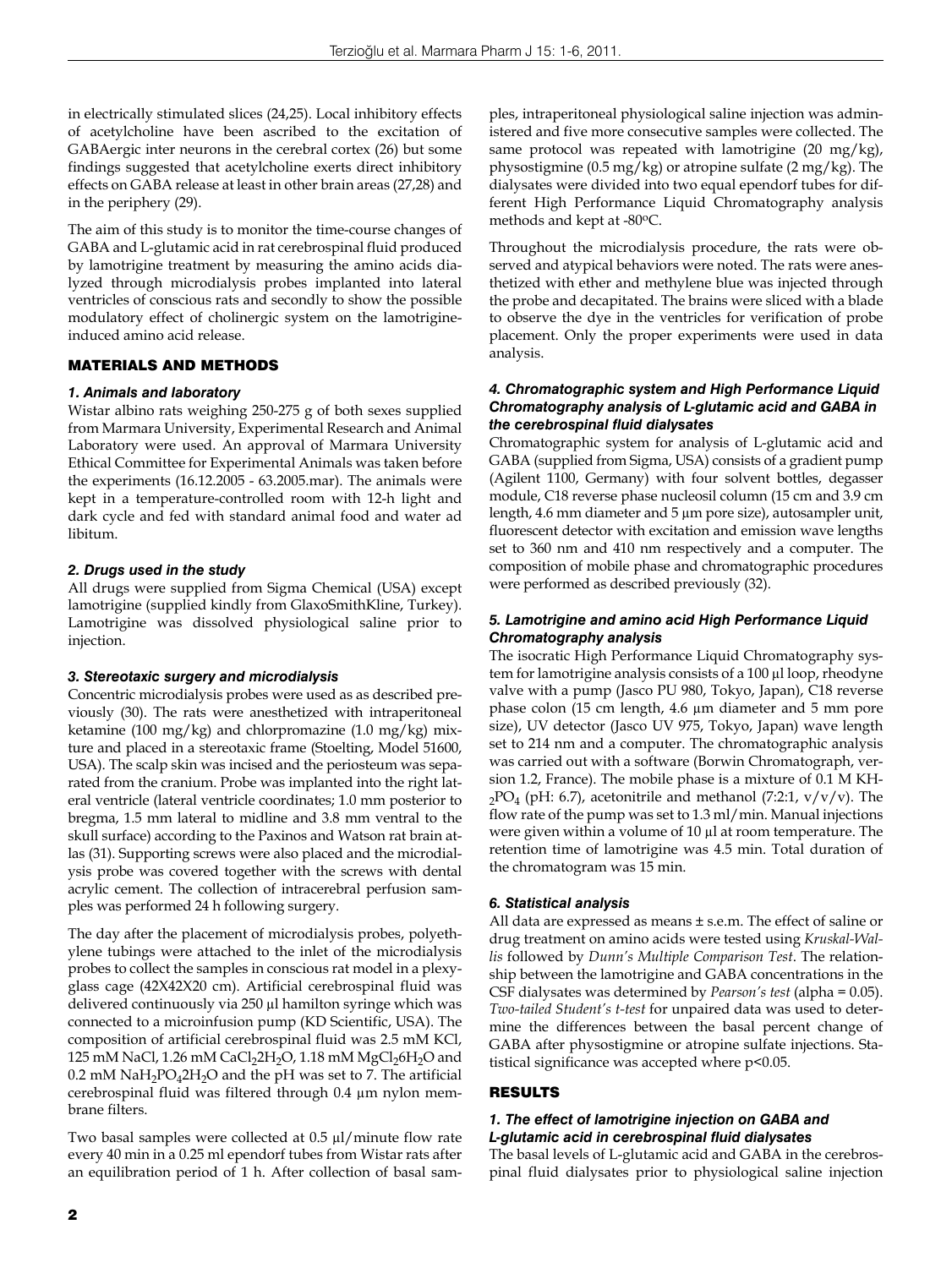

FIGURE 1. The effect of intraperitoneal physiological saline injection on L-glutamic acid (A) and GABA (B) levels in cerebrospinal fluid dialysates collected from the right lateral ventricle of Wistar rats (n=10). Lamotrigine (LTG) was administered at a dose of 20 mg/kg and its effects on L-glutamic acid and GABA are presented in C and D, respectively (n=10).  $p>0.01 \cdot p$  = 0.001 (compared to [-40-0]-min (basal) sample)

were found to be  $2.35 \pm 0.42$  mM and  $0.16 \pm 0.01$  mM, respectively. Physiological saline injection produced no significant difference either in L-glutamic acid or GABA levels (Figure 1A and 1B; p=0.565 and p=0.789). Lamotrigine injection did not affect L-glutamic acid levels (Figure 1C; p=0.922) but produced increases in GABA level yielding significant differences in [40- 80]-, [80-120] - and [120-160]-min sampling intervals when compared to  $[-40-0]$ -min (basal) sample (p<0.001, p<0.001 and p<0.01, respectively; Figure 1D).

## *2. The relationship between GABA and lamotrigine levels in the cerebrospinal fluid dialysates*

Lamotrigine started to appear in [0-40] min samples following intraperitoneal injection, and reached a peak at [80-120]-min period and the levels started to decline in the samples collected afterward (Figure 2). When GABA and lamotrigine concentrations measured within the same sampling periods are plotted and a linear relationship between the drug and GABA was recognized (Figure 3; p=0.0122, alpha=0.05).



FIGURE 2. The time course change in lamotrigine (LTG) concentrations in cerebrospinal fluid dialysates following intraperitoneal injection. \*p<0.01 \*\*p<0.001 (compared to [-40-0] min (basal) sample)



FIGURE 3. The relationship between GABA and lamotrigine (LTG) levels in the cerebrospinal fluid dialysates. Data points represent the mean of concentrations in corresponding sampling intervals (n=10; Pearson test, p=0.0122, alpha=0.05).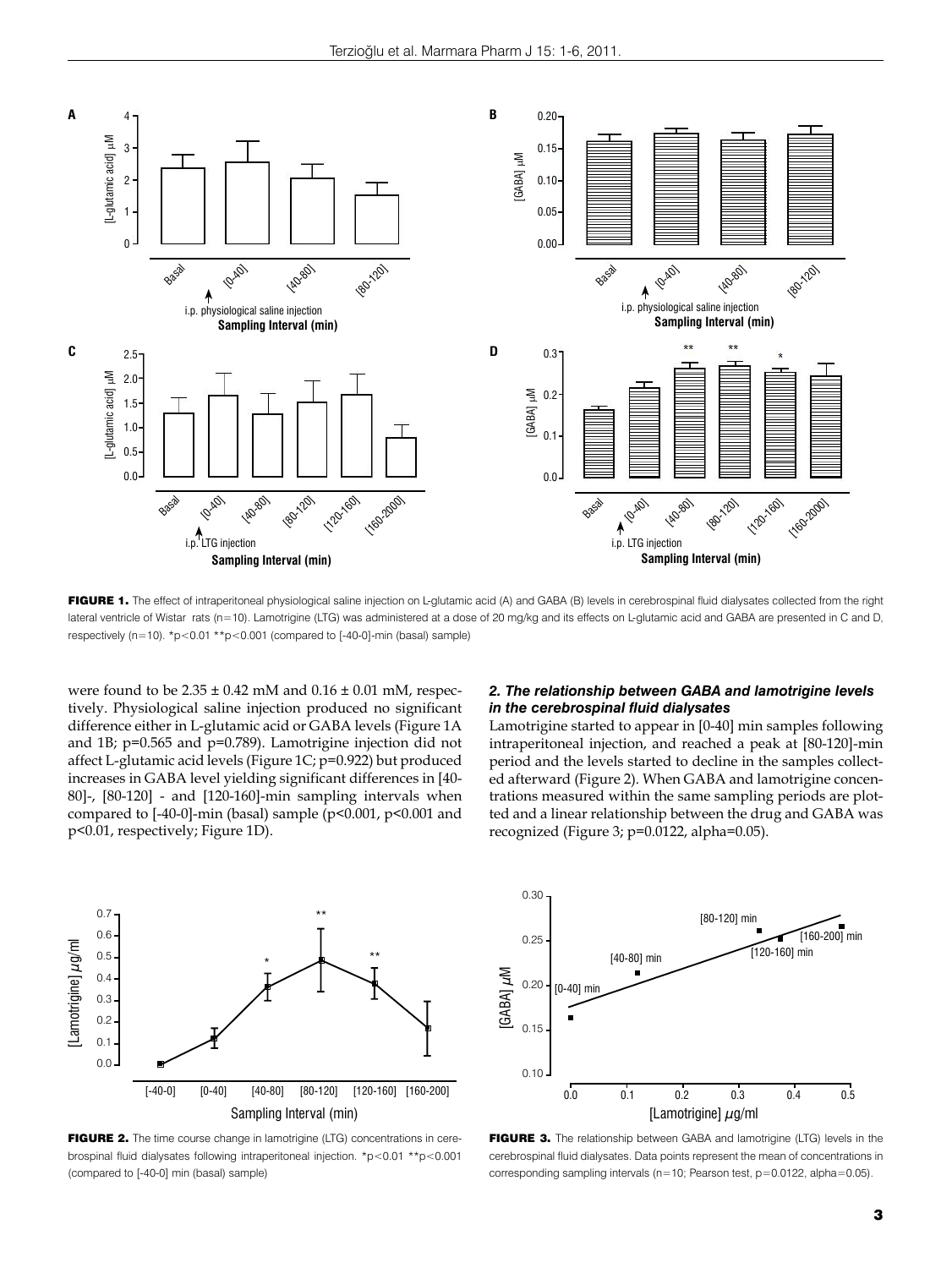## *3. The effect of physostigmine or atropine on lamotrigineinduced GABA response in cerebrospinal fluid dialysates*

When cholinomimetic physostigmine was injected intraperitoneally at a dose of 0.5 mg/kg, a tendency to decrease in the GABA level of [0-40]-min sample was observed, but this did not yield a statistically significant difference (p =0.252). Nonselective muscarinic antagonist atropine (2 mg/kg) also produced non-significant increases in GABA [0-40]-min sample after atropine sulfate injection. Likewise, this increase did not yield a statistically significant difference (p=0.1023).

In order to analyze the involvement of cholinergic system in the lamotrigine induced GABA response, lamotrigine injections were given to physostigmine-pretreated rats (n=6). The percent maximum effects were 78.4 ± 10.2 and 74.7 ± 7.2 in physiological saline- and physostigmine- pretreated groups, respectively. Comparison of these data did not produce a statistical significant difference (p=0.8749).

Another group of rats received atropine sulfate pretreatment before lamotrigine injection (n=6) and the percent maximum GABA response was calculated as  $85.5 \pm 13.1$ . No statistical significant difference was found between physiological salineand atropine sulfate- pretreated groups (p=0.6354).

#### **DISCUSSION**

The present study shows that acute lamotrigine treatment elevates GABA levels in cerebrospinal fluid of rats at a dose of 20 mg/kg. Previously, Wheatley et al. reported that this dose was within the anticonvulsive range in the rat (33). In preliminary experiments, we also used the doses of 10 mg/kg, but observed no response in GABA levels (data not shown) and continued the study with the dose as indicated above. Morris et al. also showed that the plasma concentrations of lamotrigine in rats achieved with this dose were also similar to the concentration range proposed for epileptic patients (34). This can account for the discrepancy between human and rat doses.

We also analyzed the lamotrigine concentration in the dialysates collected from lateral ventricles. The increase in GABA concentrations was parallel to the increase in lamotrigine levels in cerebrospinal fluid. This observation is comparable to those previously reported (35,36). A linear relationship appears to exist between the administered doses of lamotrigine and the respective plasma concentrations (35). As with all antiepileptics, lamotrigine needs to cross blood–brain barrier to exert its anticonvulsant effects. Consequently, the interpretation of the lamotrigine plasma levels requires the assessment of the drug concentration at the neuronal sites of action. After intraperitoneal administration, lamotrigine rapidly appears in plasma (peak value at 0.25 h), demonstrating rapid absorption from the peritoneal cavity. In addition, lamotrigine quickly appears in brain (peak value between 0.5 and 2 h), suggesting ready penetration of the blood– brain barrier (35). After peak values, a monoexponential fall is observed in both plasma and brain concentrations. Parallel patterns observed in plasma and brain profiles together with linear relationship established between drug in plasma and drug in brain suggested that the lamotrigine distribution is dependent on blood flow, suggesting that lamotrigine crosses the blood– brain barrier by simple diffusion (37). In our study, there is also a similar pattern for lamotrigine as shown previously.

dium channels (38-41), which in turn could inhibit release of transmitter glutamate (18,38,42). Interestingly, the therapeutic effect of lamotrigine is different from that of other antiepileptic drugs that act on sodium channels, such as phenytoin and carbamazepine. For instance, lamotrigine is effective in treating childhood absence epilepsy, whereas phenytoin and carbamazepine are not (43). This suggests that lamotrigine can act through multiple mechanisms. Wang et al. reported that lamotrigine produced decreases in glutamate release from rat cortical synaptosomes, but in this current study, we detected no significant change in glutamate levels in response to 20 mg/kg lamotrigine injection (19). Wang et al. suggested the role of inhibition of Ca2+ channel activity in the mechanism of action of the drug (19). Cunningham and Jones found an indirect evidence for lamotrigine-mediated amino acid effects by using *in vitro* electrophysiological techniques, where they observed decreased glutamate and enhanced (20) GABA levels. A reciprocal modulation of glutamate and GABA was also demonstrated for phenytoin (21). Braga et al. (22) reported that lamotrigine decreased  $GABA_A$ mediated transmission under experimental conditions similar to those reported by Cunningham and Jones (20). With this recent paper, we supply evidence for the linear relationship between lamotrigine and GABA in cerebrospinal fluid. Chronic lamotrigine treatment has been found to elevate hippocampal tissue content of GABA and taurine (23). There are several mechanisms for the elevation of GABA following administration of lamotrigine, one of which is the inhibition of glutamate. One the reasons that we could not show any significant change in L-glutamic acid may be that measured L-glutamic acid does not always reflect the neuronal sources. However, it was also discussed that basal extracellular levels of either transmitters although increased at the synaptic level, such changes may be undetectable by dialysis (44). Another mechanism may be the contribution of cholinergic system. Many studies show that there is a bidirectional GABAergic–cholinergic interaction in the central nervous system. Immunohistochemical findings strongly suggest the co-existence of GABA and acetylcholine in mammalian nerve endings (45). To elucidate the relation between GABAergic and cholinergic systems further, De Boer and Westerink studied the effects of GABAergic drugs on the output of striatal acetylcholine by using *in vivo* brain microdialysis techniques (46). Previously, tonic inhibition of cholinergic system via  $GABA_A$  receptors was demonstrated where administration of muscimol either intracerebroventricularly or microinjecting into the dorsomedial hypothalamic nucleus prevented carbachol evoked blood pressure changes in conscious rats (47). The activation of  $GABA_A$  receptors by muscimol administration completely prevents the pressor effects of carbachol, possibly by depressing cholinergic activity in the brain (47). In another study, endogenous brain acetylcholine was shown to have a modulator role on  $GABA_A$  receptor-mediated blood-pressure control via nicotinic receptors (48). There are also studies performed in local brain regions considering the muscarinic modulation of GABA release. While in some brain regions, like rat globus pallidus (49) and substantia gelatinosa (50), muscarinic receptor activation increases GABA release and in some other regions like rat midbrain dopaminergic neurons, stimulation of muscarinic  $M_3$  receptors cause decreases in GABA-mediated inhibitory effects (51).

The results of *in vivo* or *in vitro* studies showed that antiepileptic effect of lamotrigine is due to inhibition of voltage-dependent so-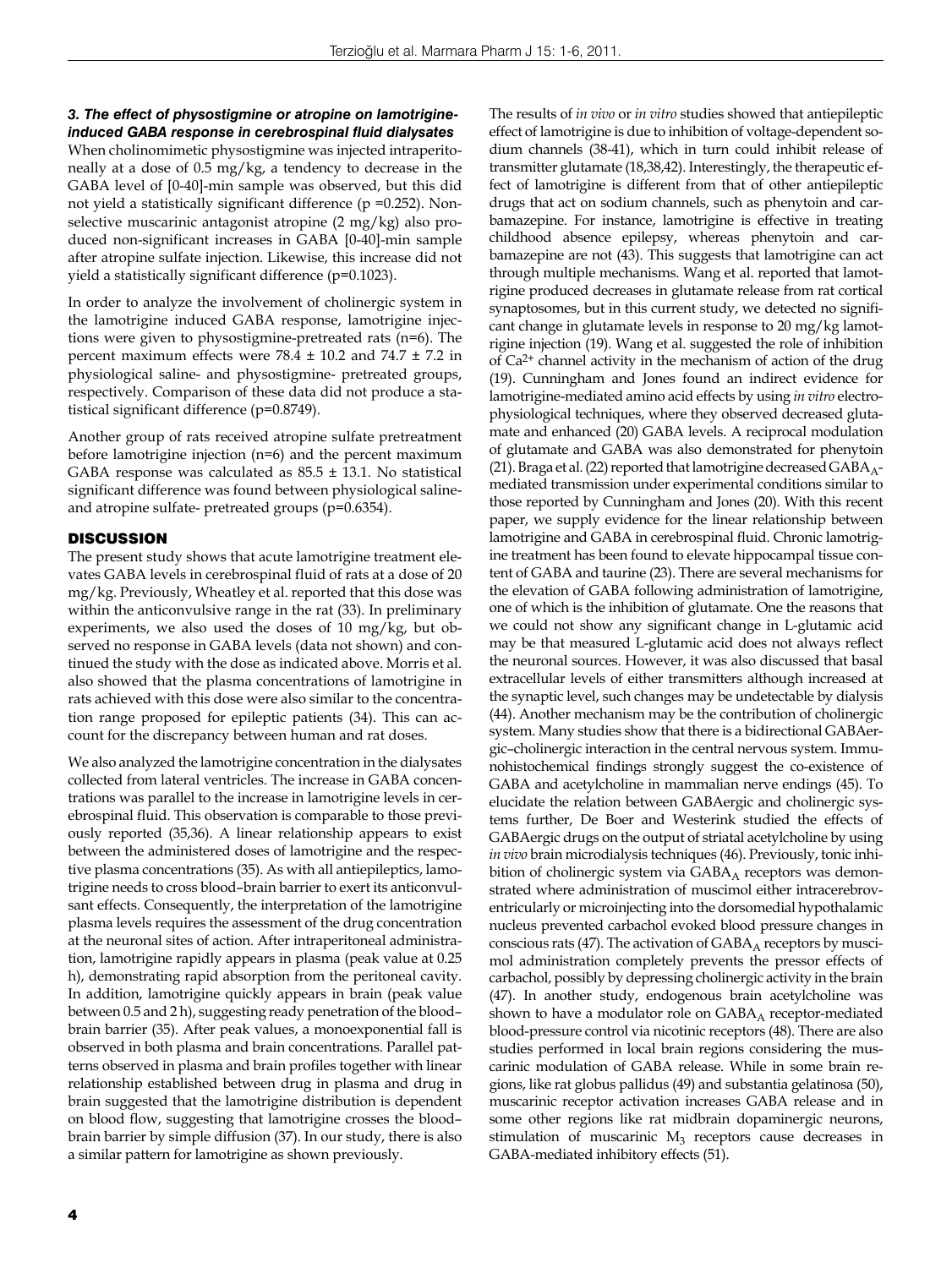# **Beyin omurilik sıvısında lamotrijin ve GABA arasında lineer ilişki**

**ÖZET:** γ**-amino bütirik asit aracılığıyla oluşan sinir iletisi, anksiyete, uyku bozukluğu, depresyon ve bipolar hastalık gibi durumların tedavisinde kullanılmaktadır. Bu çalışmanın amacı Wistar albino sıçanlara akut lamotrijin uygulamasının, beyin omurilik sıvısındaki GABA ve L-glutamik asit düzeylerine nasıl etki ettiğine ve olası etkilerin kolinerjik sistemle ilişkisine dair /nörokimyasal kanıt sağlamaktır. Konsantrik mikrodiyaliz problarının lateral ventriküllere yerleştirilmesinden bir gün sonra uyanık hayvan modelinde mikrodiyaliz deneyleri yapıldı. Sıçanlara fizyolojik tuzlu su veya 20 mg/kg lamotrijin uygulaması yapıldı. Kolinerjik katılımı göstermek için 0.5 mg/kg fizostigmin veya 2 mg/kg atropin sülfat ön uygulamaları lamotrijin enjeksiyonundan önce uygulandı. Toplanan diyalizatlarda GABA, L-glutamik asit ve lamotrijin düzeyleri yüksek performanslı sıvı kromatografisi ile analiz edildi. Fizyolojik tuzlu su, GABA veya L-glutamik asit düzeyinde bir etki oluşturmazken, lamotrijin anlamlı derecede GABA düzeyini artırdı (p<0,05). Fizostigmin veya atropin ön uygulamaları lamotrijinle indüklenen GABA atışı üzerine bir etki oluşturmadı. Bu sonuçlar lamotrijinin farmakolojik etkilerinde GABA'nın katılımının olduğunu ve aralarında lineer bir ilişki bulunduğunu göstermektedir. Santral kolinerjik sistem lamotrijin ile indüklenen bu etkiye katılmamaktadır.**

**ANAHTAR KELİMELER: glutamat, kolinerjik sistem, mikrodiyaliz, uyanık sıçan modeli**

In this study, we also aimed to analyze the involvement of cholinergic system in the GABA response of lamotrigine treatment. After pretreating with physostigmine, a cholinesterase inhibitor, lamotrigine injection produced non-significant decreases in cerebrospinal fluid GABA levels. Similarly, a muscarinic antagonist, atropine sulfate produced non-significant increases in GABA.

In conclusion, our results may imply that lamotrigine-induced GABA response participates in the mechanisms of anticonvulsant and mood stabilizing effects of the drug where cholinergic system seems to be not involved at least in healthy rats and the issue remains to be examined further.

## ACKNOWLEDGEMENTS

We would like to thank Dr. Filiz Onat from "**Marmara University Epilepsy Research Center (EPAM)"** for her support for the project.

## REFERENCES

- 1. Bazil CW. New antiepileptic drugs. Neurology, 8:71–81, 2002.
- 2. Kwan P, Sills GJ, Brodie MJ. The mechanism of action of commonly used antiepileptic drugs. Pharmacol Ther, 90:21–34, 2001.
- 3. Deckers CLP, Genton P, Sills GJ, Schmidt D. Current limitations of antiepileptic drug therapy: a conference review. Epilepsy Res, 53:1–17, 2003.
- 4. Ferrie CD, Panayiotopoulos CP: Therapeutic interaction of lamotrigine and sodium valproate in intractable myoclonic epilepsy. Seizure, 3:157–159, 1994.
- 5. Ferrie CD, Robinson RO, Knott C, Panayiotopoulos CP. Lamotrigine as an add-on drug in typical absence seizures. Acta Neurol Scand, 91:200–202, 1995.
- 6. Panayiotopoulos CP, CD Ferrie, C Knott, RO Robinson: Interaction of lamotrigine with sodium valproate. Lancet, 41:445, 1993.
- 7. Pisani F, Di Perri R, Perucca E, Richens A. Interaction of lamotrigine with sodium valproate. Lancet, 341:1224,1993.
- 8. Pisani F, Oteri G, Russo MF, Di Perri R, Perucca R, Richens A. The efficacy of valproatelamotrigine comedication in refactory complex partial seizures: evidence for a pharmacodynamic interaction. Epilepsia, 40:1141–1146, 1999.
- 9. Messenheimer JA. Lamotrigine. Epilepsia, 36:87–94, 1995.
- 10. Calabrese JR, Bowden CL, Sachs GS, Ascher JA, Monaghan E, Rudd GD. A double-blind placebo-controlled study of lamotrigine monotherapy in outpatients with bipolar I depression. Lamictal 602 Study Group. J Clin Psychiatry, 60:79–88, 1999.
- 11. Calabrese JR, Suppes T, Bowden CL, Sachs GS, Swann AC, McElroy SL, et al.: A double-blind, placebo-controlled, prophylaxis study of lamotrigine in rapid-cycling bipolar disorder. Lamictal 614 Study Group. J Clin Psychiatry, 61:841–850, 2000.
- 12. Frye MA, Ketter TA, Kimbrell TA, Dunn RT, Speer AM, Osuch EA et al.: A placebo-controlled study of lamotrigine and gabapentin monotherapy in refractory mood disorders. J Clin Psychopharmacol, 20:607–614,2000.
- 13. Bowden CL, Calabrese JR, Sachs GS, Yatham LN, Asghar SA, Montgomery P, et al. A placebo-controlled 18-month trial of lamotrigine and lithium maintenance treatment in recently manic or hypomanic patients with bipolar disorder. Arch Gen Psychiatry, 60:392-400, 2003.
- 14. Eriksson AS, O'Connor WT. Analysis of cerebrospinal fluid amino acids in young patients with generalised refractory epilepsy during an add-on study with lamotrigine. Epilepsy Res, 34:75–83, 1999.
- 15. Kuzniecky R, Ho S, Pan J, Martin R, Gilliam F, Faught E, et al. Modulation of cerebral GABA by topiramate, lamotrigine, and gabapentin in healthy adults. Neurology, 58:368–372, 2002.
- 16. Lees G, Leach MJ. Studies on the mechanism of action of the novel anticonvulsant lamotrigine (Lamactil) using primary neurological cultures from rat cortex. Brain Res, 612:190–199, 1993.
- 17. Waldmeier PC, Baumann PA, Wick P, Feldtrauer JJ, Stierlin C, Scmutz M. Similar potency of carbamazepine, oxcarbazepine and lamotrigine in inhibiting the release of glutamate and other neurotransmitters. Neurology, 45:1907–1913, 1995.
- 18. Waldmeier PC, Martin P, Stocklin K, Portet C, Scmutz M. Effect of carbamazepine, oxcarbazepine and lamotrigine on the increase in extracellular glutamate elicited by veratridine in rat cortex and striatum. Naunyn-Schmiedeberg's Arch Pharmacol, 354:164–172, 1996.